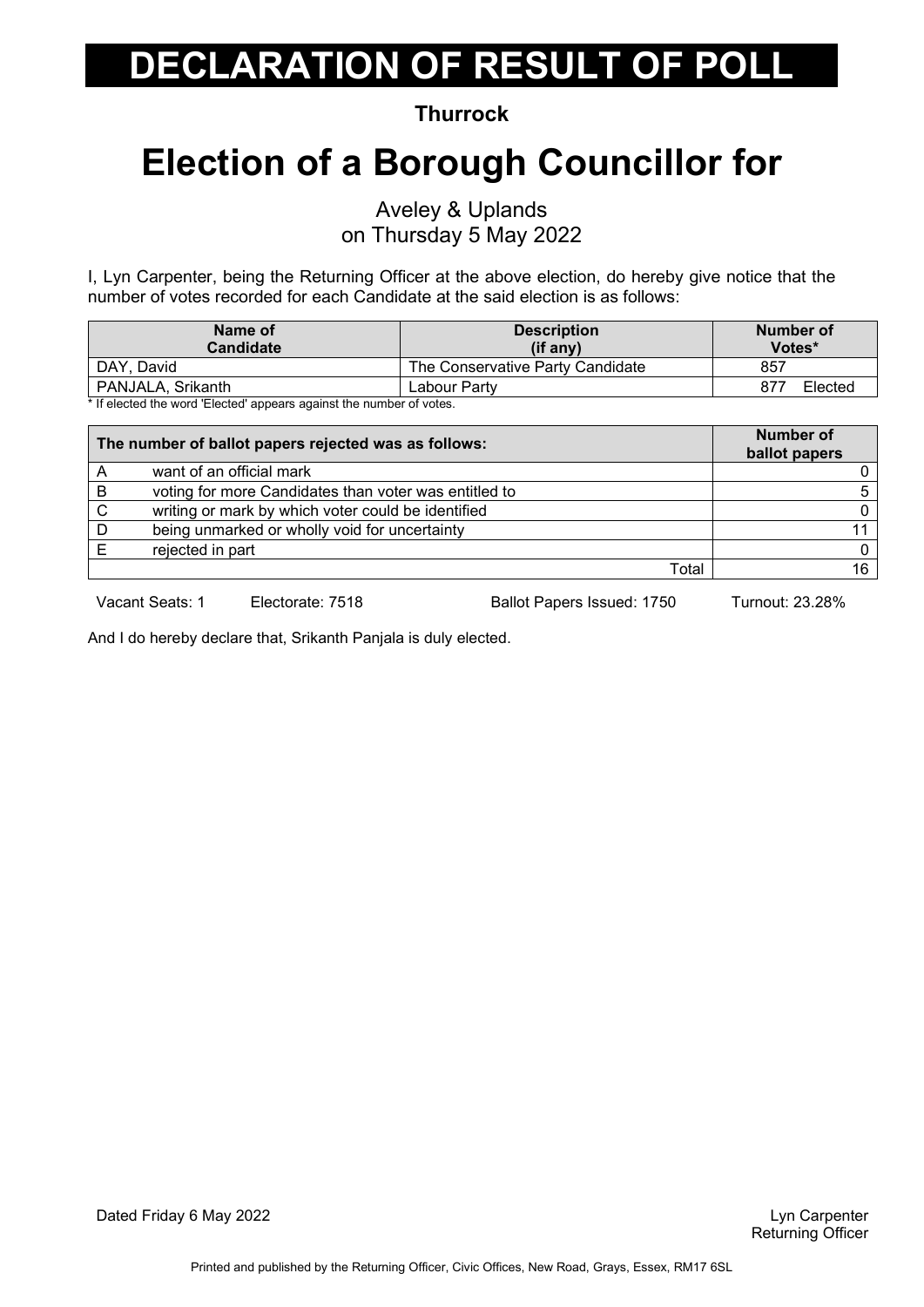**Thurrock**

### **Election of a Borough Councillor for**

Belhus

on Thursday 5 May 2022

I, Lyn Carpenter, being the Returning Officer at the above election, do hereby give notice that the number of votes recorded for each Candidate at the said election is as follows:

| <b>Description</b><br>(if any)   | Number of<br>Votes* |
|----------------------------------|---------------------|
| The Conservative Party Candidate | 864<br>Elected      |
| Labour Partv                     | 822                 |
|                                  |                     |

\* If elected the word 'Elected' appears against the number of votes.

|   | The number of ballot papers rejected was as follows:  | <b>Number of</b><br>ballot papers |
|---|-------------------------------------------------------|-----------------------------------|
|   | want of an official mark                              |                                   |
| B | voting for more Candidates than voter was entitled to |                                   |
| C | writing or mark by which voter could be identified    |                                   |
|   | being unmarked or wholly void for uncertainty         | 15                                |
|   | rejected in part                                      | <sup>0</sup>                      |
|   | Total                                                 | 19                                |

Vacant Seats: 1 Electorate: 7180 Ballot Papers Issued: 1706 Turnout: 23.76%

And I do hereby declare that, George Curtis Coxshall is duly elected.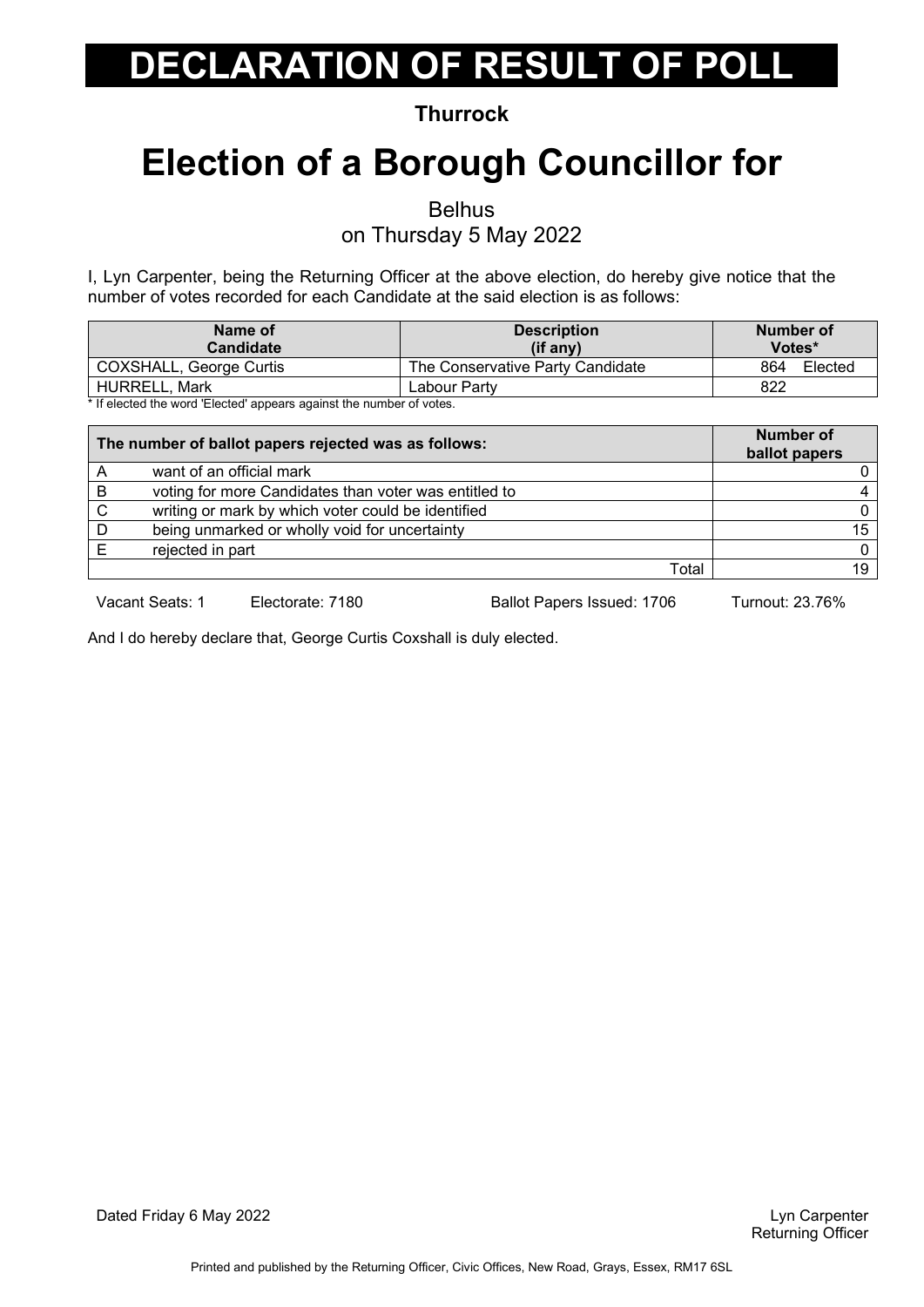**Thurrock**

### **Election of a Borough Councillor for**

Chadwell St. Mary on Thursday 5 May 2022

I, Lyn Carpenter, being the Returning Officer at the above election, do hereby give notice that the number of votes recorded for each Candidate at the said election is as follows:

| Votes*          |
|-----------------|
| 770             |
| 1144<br>Elected |
|                 |

If elected the word 'Elected' appears against the number of votes.

|   | The number of ballot papers rejected was as follows:  | <b>Number of</b><br>ballot papers |
|---|-------------------------------------------------------|-----------------------------------|
| A | want of an official mark                              |                                   |
| B | voting for more Candidates than voter was entitled to | 6                                 |
| C | writing or mark by which voter could be identified    |                                   |
|   | being unmarked or wholly void for uncertainty         | 5                                 |
|   | rejected in part                                      | <sup>0</sup>                      |
|   | Total                                                 |                                   |

Vacant Seats: 1 Electorate: 7220 Ballot Papers Issued: 1929 Turnout: 26.72%

And I do hereby declare that, Sara Muldowney is duly elected.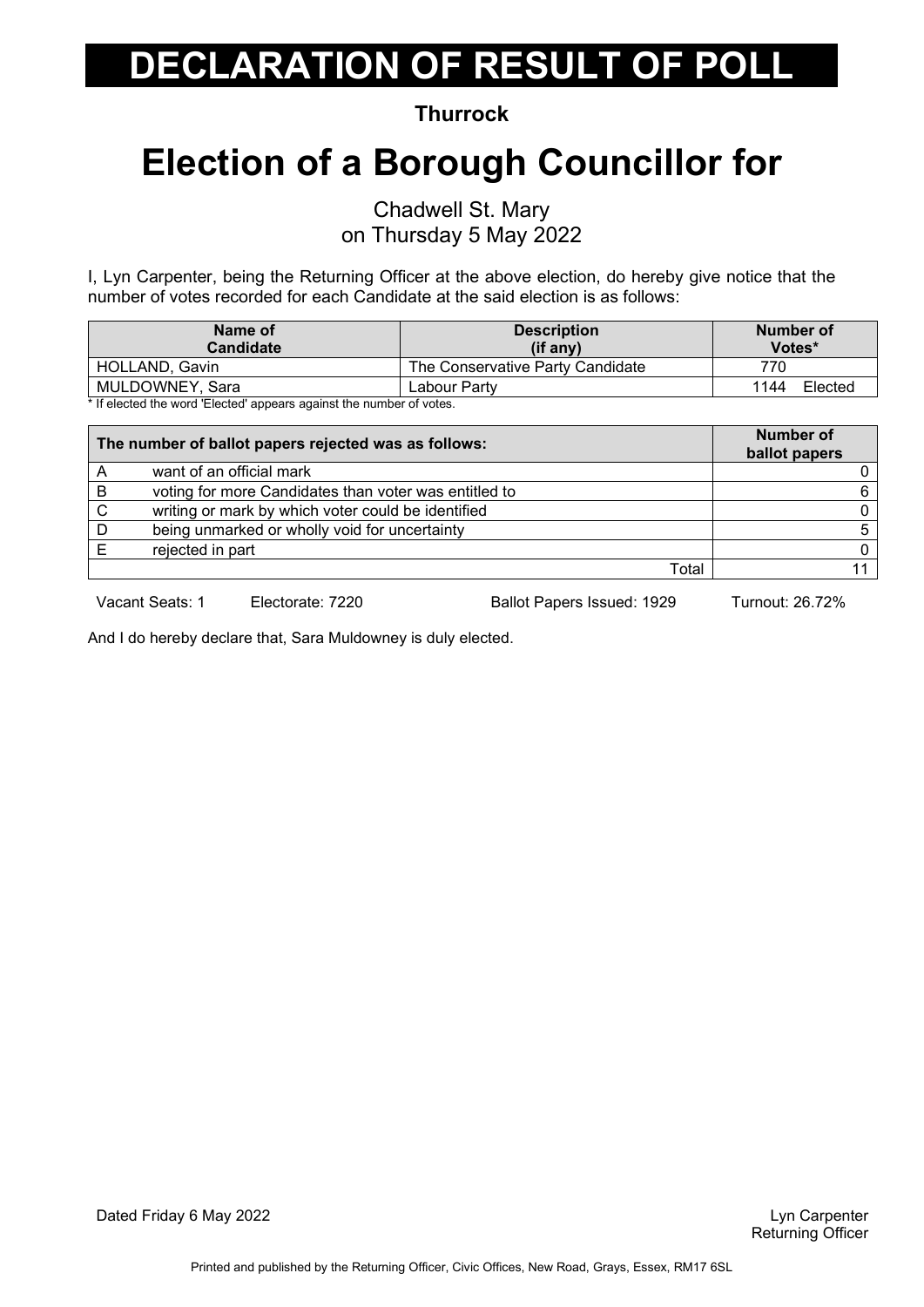**Thurrock**

# **Election of a Borough Councillor for**

Grays Riverside

on Thursday 5 May 2022

I, Lyn Carpenter, being the Returning Officer at the above election, do hereby give notice that the number of votes recorded for each Candidate at the said election is as follows:

| Name of<br>Candidate                                                                                                                                                                                                         | <b>Description</b><br>(if any)   | Number of<br>Votes* |
|------------------------------------------------------------------------------------------------------------------------------------------------------------------------------------------------------------------------------|----------------------------------|---------------------|
| <b>KERIN, Martin Christopher</b>                                                                                                                                                                                             | Labour Partv                     | 1208<br>Elected     |
| OBI-NJOKU, Obinna                                                                                                                                                                                                            | The Conservative Party Candidate | 472                 |
| . We find that the distribution of the line of the same complete state of the state of the state of the state of the state of the state of the state of the state of the state of the state of the state of the state of the |                                  |                     |

If elected the word 'Elected' appears against the number of votes.

| The number of ballot papers rejected was as follows: |                                                       | <b>Number of</b><br>ballot papers |
|------------------------------------------------------|-------------------------------------------------------|-----------------------------------|
| Α                                                    | want of an official mark                              |                                   |
| B                                                    | voting for more Candidates than voter was entitled to | g                                 |
| C                                                    | writing or mark by which voter could be identified    |                                   |
| D                                                    | being unmarked or wholly void for uncertainty         |                                   |
|                                                      | rejected in part                                      |                                   |
|                                                      | Total                                                 | 20                                |

Vacant Seats: 1 Electorate: 8075 Ballot Papers Issued: 1703 Turnout: 21.09%

And I do hereby declare that, Martin Christopher Kerin is duly elected.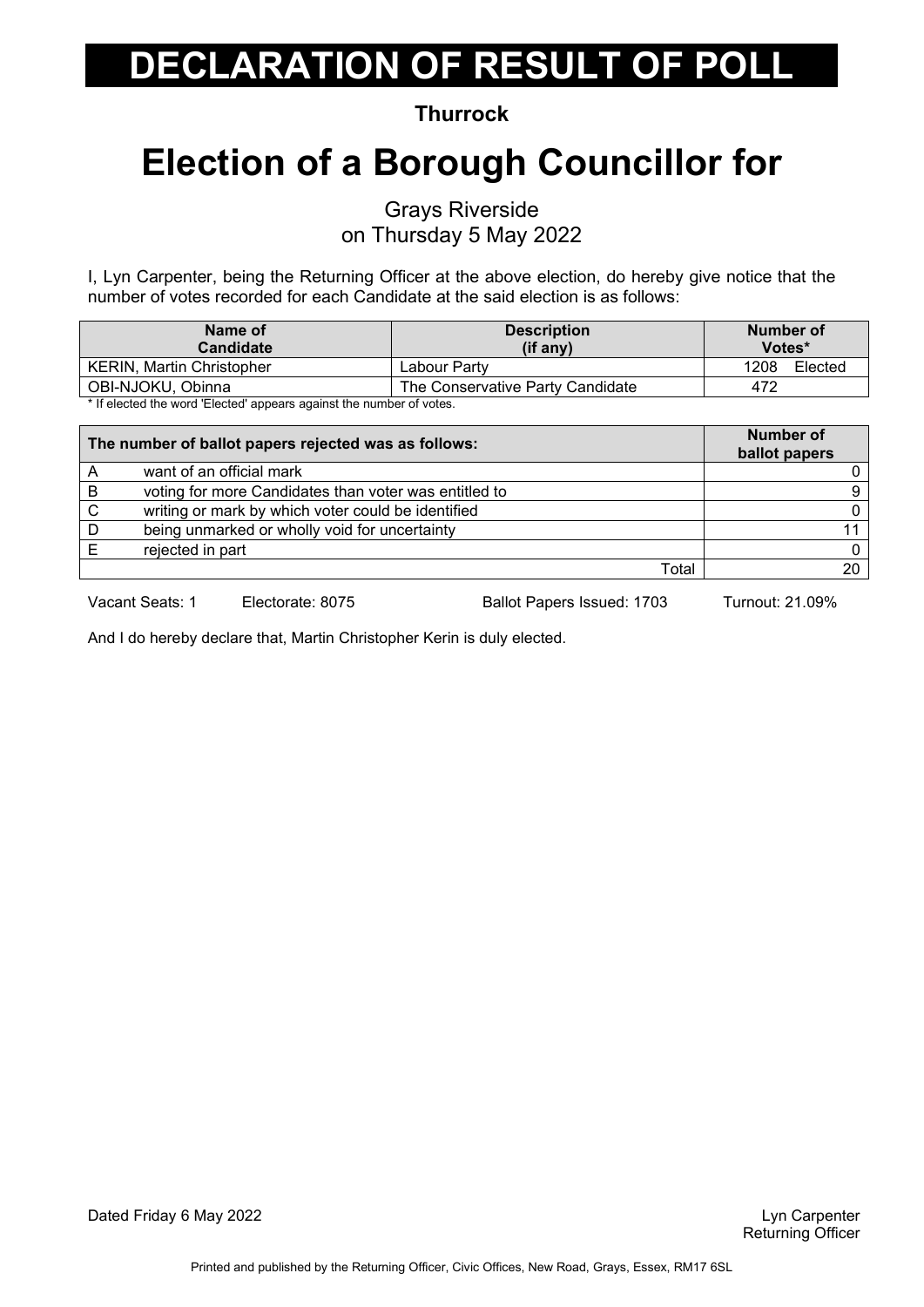**Thurrock**

# **Election of a Borough Councillor for**

Grays Thurrock

on Thursday 5 May 2022

I, Lyn Carpenter, being the Returning Officer at the above election, do hereby give notice that the number of votes recorded for each Candidate at the said election is as follows:

| Name of<br><b>Candidate</b>                                                                                   | <b>Description</b><br>$(if$ any) | Number of<br>Votes* |
|---------------------------------------------------------------------------------------------------------------|----------------------------------|---------------------|
| SWASH, Joanne                                                                                                 | The Conservative Party Candidate | 540                 |
| WORRALL, Lynn                                                                                                 | Labour Partv                     | 1153<br>Elected     |
| . ♦ 15 of the start also become a HTT books all representations and the compact the construction of the start |                                  |                     |

If elected the word 'Elected' appears against the number of votes.

|   | The number of ballot papers rejected was as follows:  | <b>Number of</b><br>ballot papers |
|---|-------------------------------------------------------|-----------------------------------|
|   | want of an official mark                              |                                   |
| B | voting for more Candidates than voter was entitled to |                                   |
| C | writing or mark by which voter could be identified    |                                   |
|   | being unmarked or wholly void for uncertainty         | 10                                |
|   | rejected in part                                      | <sup>n</sup>                      |
|   | Total                                                 |                                   |

Vacant Seats: 1 Electorate: 6584 Ballot Papers Issued: 1710 Turnout: 25.97%

And I do hereby declare that, Lynn Worrall is duly elected.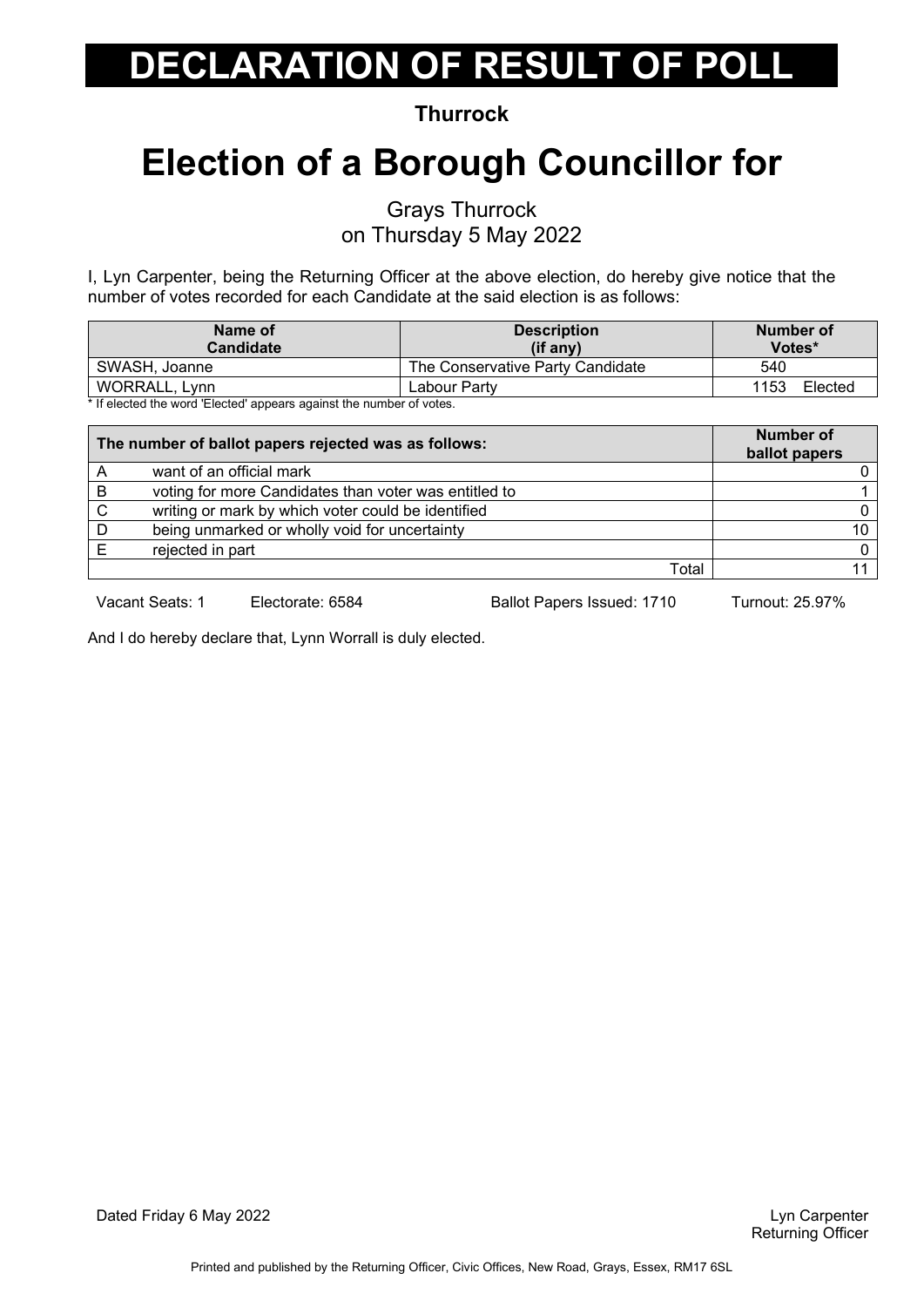**Thurrock**

### **Election of a Borough Councillor for**

Little Thurrock Blackshots on Thursday 5 May 2022

I, Lyn Carpenter, being the Returning Officer at the above election, do hereby give notice that the number of votes recorded for each Candidate at the said election is as follows:

| Name of<br><b>Candidate</b>                                                                       | <b>Description</b><br>(if any)   | Number of<br>Votes* |
|---------------------------------------------------------------------------------------------------|----------------------------------|---------------------|
| HOLLOWAY, Clifford John                                                                           | Labour Partv                     | 57 <sup>4</sup>     |
| MANEY, Benjamin                                                                                   | The Conservative Party Candidate | Elected<br>906      |
| المتفقين فمرسوط ومستمر وبطفاهم والمسترومين والمستحول المستحدا المستحدد والفرام والمفروط والمرافية |                                  |                     |

If elected the word 'Elected' appears against the number of votes.

|   | The number of ballot papers rejected was as follows:  | <b>Number of</b><br>ballot papers |
|---|-------------------------------------------------------|-----------------------------------|
|   | want of an official mark                              |                                   |
| в | voting for more Candidates than voter was entitled to |                                   |
| C | writing or mark by which voter could be identified    |                                   |
|   | being unmarked or wholly void for uncertainty         | 9                                 |
|   | rejected in part                                      |                                   |
|   | Total                                                 |                                   |

Vacant Seats: 1 Electorate: 5118 Ballot Papers Issued: 1488 Turnout: 29.07%

And I do hereby declare that, Benjamin Maney is duly elected.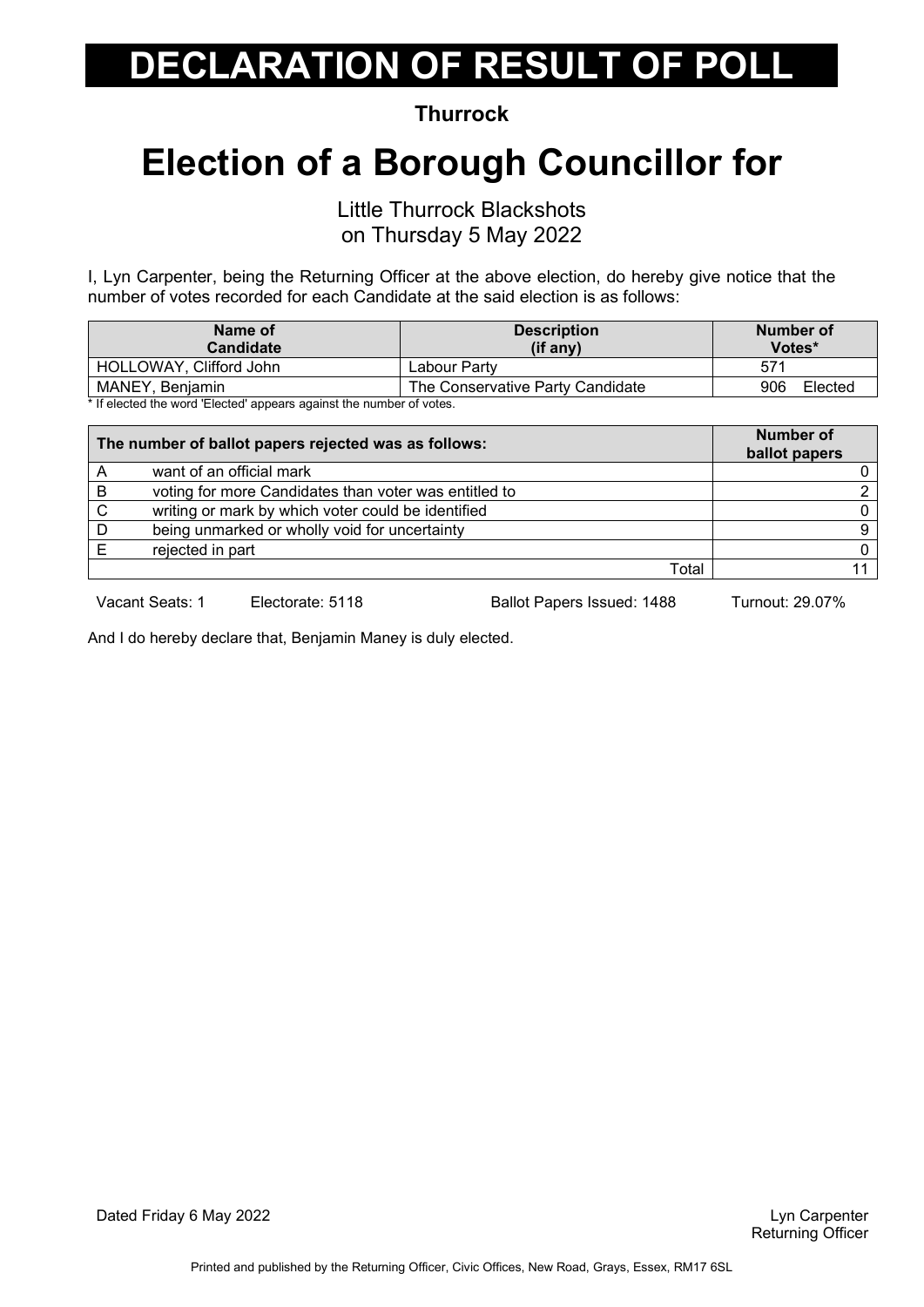**Thurrock**

# **Election of a Borough Councillor for**

Little Thurrock Rectory

on Thursday 5 May 2022

I, Lyn Carpenter, being the Returning Officer at the above election, do hereby give notice that the number of votes recorded for each Candidate at the said election is as follows:

| Name of                                                                                                       | <b>Description</b>               | Number of      |
|---------------------------------------------------------------------------------------------------------------|----------------------------------|----------------|
| Candidate                                                                                                     | $(i$ f anv $)$                   | Votes*         |
| <b>GLEDHILL, Robert</b>                                                                                       | The Conservative Party Candidate | 765<br>Elected |
| <b>GREEN, Aaron James</b>                                                                                     | Labour Partv                     | 608            |
| . ♦ 15 of the start also become a HTT books all representations and the compact the construction of the start |                                  |                |

If elected the word 'Elected' appears against the number of votes.

|   | The number of ballot papers rejected was as follows:  | <b>Number of</b><br>ballot papers |
|---|-------------------------------------------------------|-----------------------------------|
|   | want of an official mark                              |                                   |
| B | voting for more Candidates than voter was entitled to |                                   |
| C | writing or mark by which voter could be identified    |                                   |
|   | being unmarked or wholly void for uncertainty         | 15 <sub>1</sub>                   |
|   | rejected in part                                      | $\Omega$                          |
|   | Total                                                 | 15                                |

Vacant Seats: 1 Electorate: 4546 Ballot Papers Issued: 1388 Turnout: 30.53%

And I do hereby declare that, Robert Gledhill is duly elected.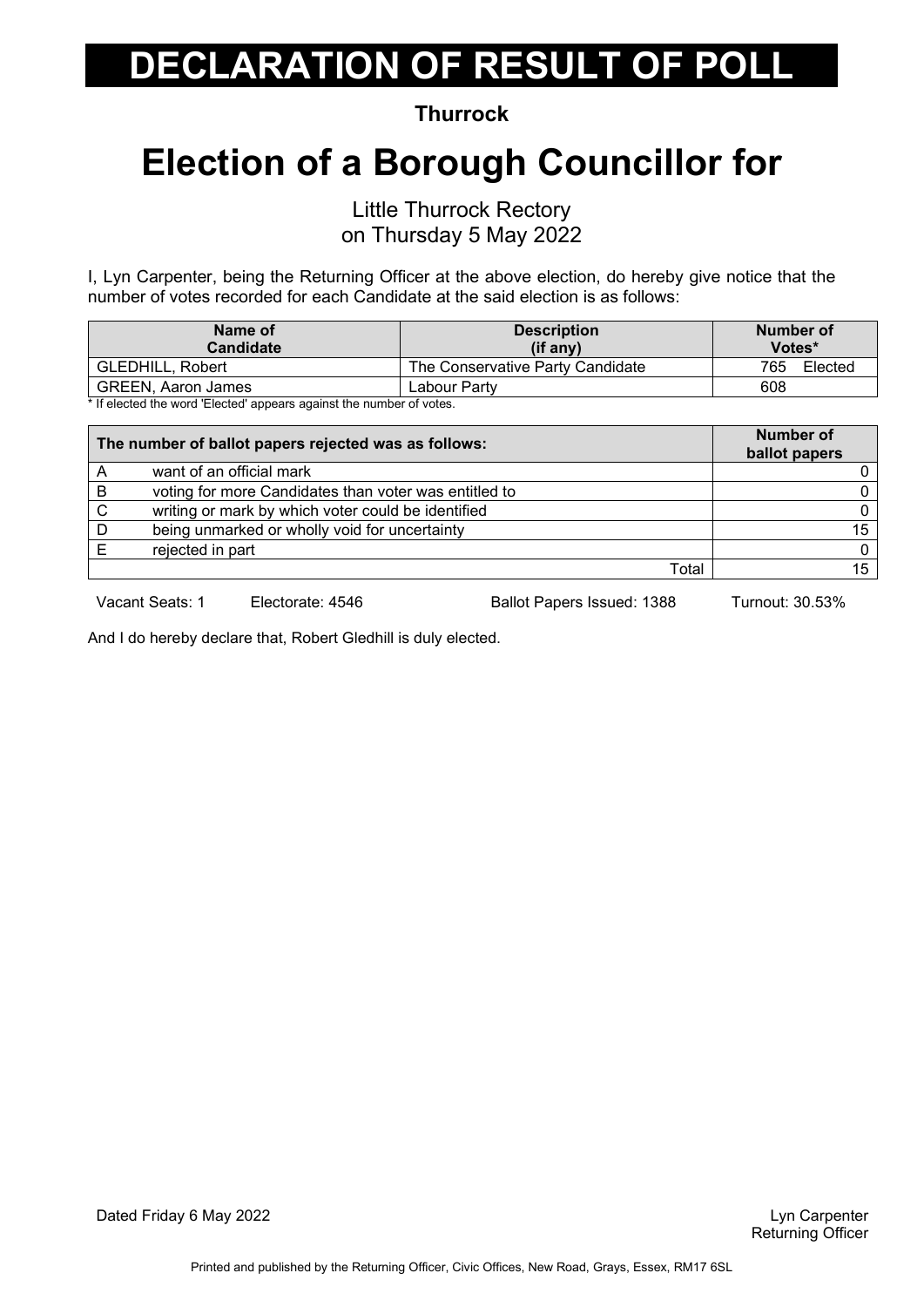**Thurrock**

# **Election of a Borough Councillor for**

**Ockendon** 

on Thursday 5 May 2022

I, Lyn Carpenter, being the Returning Officer at the above election, do hereby give notice that the number of votes recorded for each Candidate at the said election is as follows:

| Name of<br><b>Candidate</b>                                                                                   | <b>Description</b><br>$(if$ any) | Number of<br>Votes* |
|---------------------------------------------------------------------------------------------------------------|----------------------------------|---------------------|
| ARNOLD, Paul                                                                                                  | The Conservative Party Candidate | Elected<br>1021     |
| CLAPHAM, Ruth                                                                                                 | Labour Partv                     | 877                 |
| . ♦ 15 of the start also become a HTT books all representations and the compact the construction of the start |                                  |                     |

If elected the word 'Elected' appears against the number of votes.

| The number of ballot papers rejected was as follows: |                                                       | <b>Number of</b><br>ballot papers |
|------------------------------------------------------|-------------------------------------------------------|-----------------------------------|
| Α                                                    | want of an official mark                              |                                   |
| B                                                    | voting for more Candidates than voter was entitled to |                                   |
| C                                                    | writing or mark by which voter could be identified    |                                   |
|                                                      | being unmarked or wholly void for uncertainty         | 18                                |
|                                                      | rejected in part                                      | $\Omega$                          |
|                                                      | Total                                                 | 22.                               |

Vacant Seats: 1 Electorate: 8234 Ballot Papers Issued: 1923 Turnout: 23.35%

And I do hereby declare that, Paul Arnold is duly elected.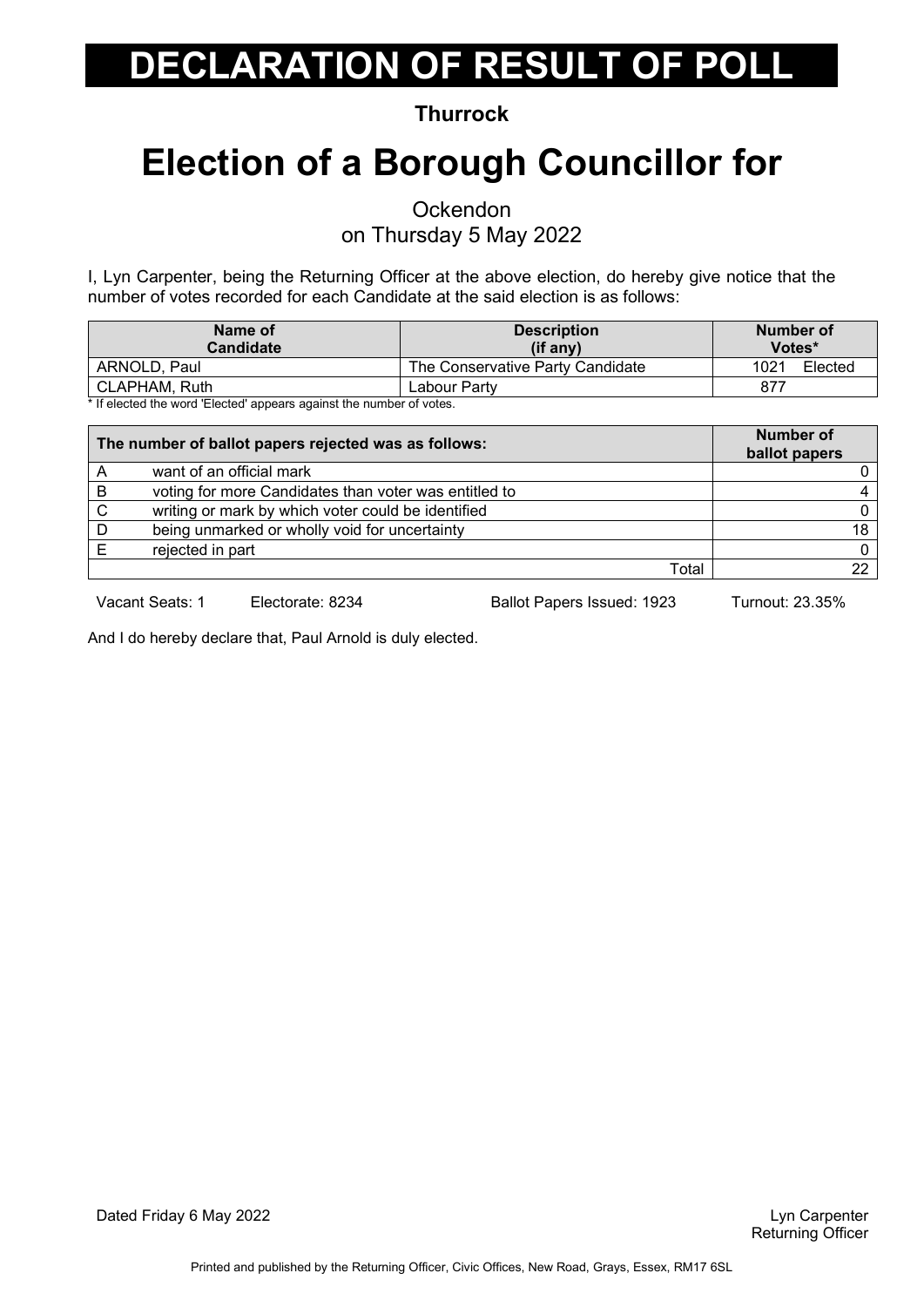**Thurrock**

### **Election of a Borough Councillor for**

**Orsett** 

on Thursday 5 May 2022

I, Lyn Carpenter, being the Returning Officer at the above election, do hereby give notice that the number of votes recorded for each Candidate at the said election is as follows:

| Name of<br><b>Candidate</b>                                                                                   | <b>Description</b><br>$(if$ any) | Number of<br>Votes* |
|---------------------------------------------------------------------------------------------------------------|----------------------------------|---------------------|
| <b>JOHNSON, Barry</b>                                                                                         | The Conservative Party Candidate | 1095<br>Elected     |
| <b>WATSON, Gary</b>                                                                                           | Labour Partv                     | 410                 |
| . ♦ 15 of the start also become a HTT books all representations and the compact the construction of the start |                                  |                     |

If elected the word 'Elected' appears against the number of votes.

|   | The number of ballot papers rejected was as follows:  | <b>Number of</b><br>ballot papers |
|---|-------------------------------------------------------|-----------------------------------|
|   | want of an official mark                              |                                   |
| B | voting for more Candidates than voter was entitled to |                                   |
| C | writing or mark by which voter could be identified    |                                   |
|   | being unmarked or wholly void for uncertainty         | 13                                |
|   | rejected in part                                      | <sup>0</sup>                      |
|   | Total                                                 | 27                                |

Vacant Seats: 1 Electorate: 5042 Ballot Papers Issued: 1532 Turnout: 30.38%

And I do hereby declare that, Barry Johnson is duly elected.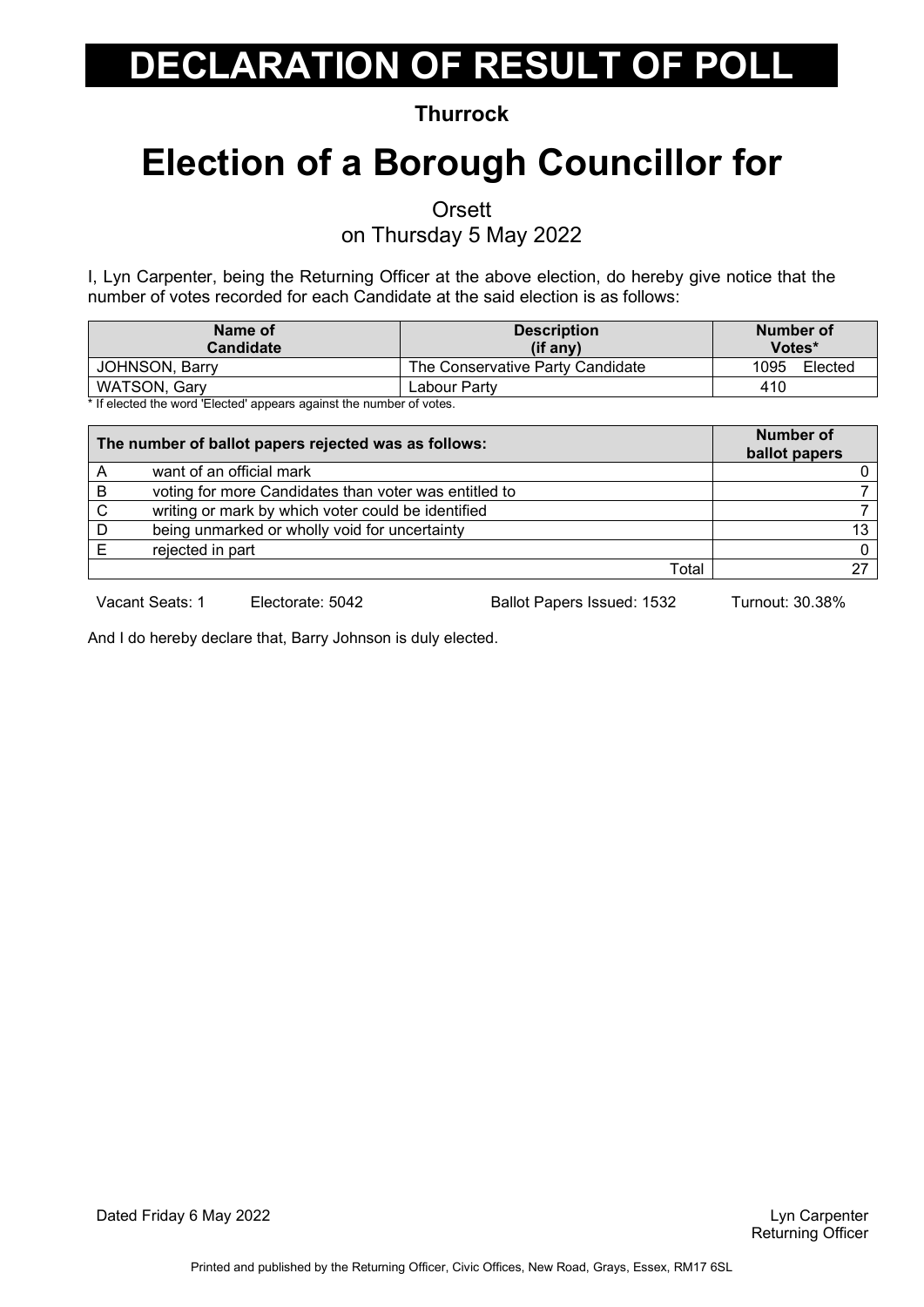**Thurrock**

# **Election of a Borough Councillor for**

South Chafford

on Thursday 5 May 2022

I, Lyn Carpenter, being the Returning Officer at the above election, do hereby give notice that the number of votes recorded for each Candidate at the said election is as follows:

| Name of<br>Candidate                                                                              | <b>Description</b><br>$(if$ any) | Number of<br>Votes* |
|---------------------------------------------------------------------------------------------------|----------------------------------|---------------------|
| AKINBOHUN, Abosede                                                                                | The Conservative Party Candidate | 566                 |
| SHINNICK, Susan Joyce                                                                             | Labour Partv                     | 697<br>Elected      |
| المتفقين فمرسوط ومستمر وبطفاهم والمسترومين والمستحول المستحدا المستحدد والفرام والمفروط والمرافية |                                  |                     |

If elected the word 'Elected' appears against the number of votes.

| The number of ballot papers rejected was as follows: |                                                       | <b>Number of</b><br>ballot papers |
|------------------------------------------------------|-------------------------------------------------------|-----------------------------------|
| A                                                    | want of an official mark                              |                                   |
| B                                                    | voting for more Candidates than voter was entitled to |                                   |
| C                                                    | writing or mark by which voter could be identified    |                                   |
|                                                      | being unmarked or wholly void for uncertainty         | 9                                 |
|                                                      | rejected in part                                      |                                   |
|                                                      | Total                                                 | a                                 |

Vacant Seats: 1 Electorate: 5005 Ballot Papers Issued: 1272 Turnout: 25.41%

And I do hereby declare that, Susan Joyce Shinnick is duly elected.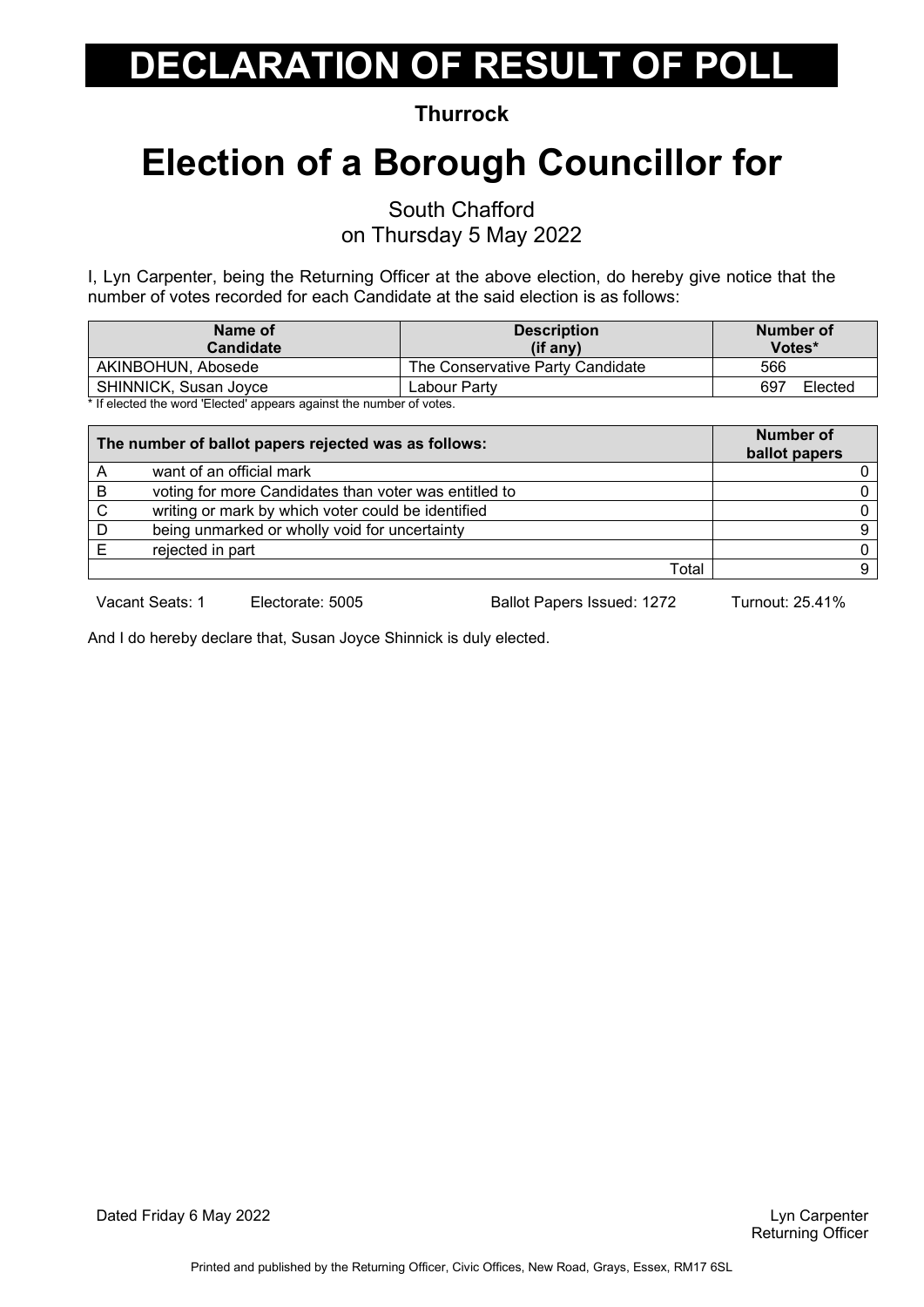**Thurrock**

#### **Election of a Borough Councillor for**

Stanford East & Corringham Town on Thursday 5 May 2022

I, Lyn Carpenter, being the Returning Officer at the above election, do hereby give notice that the number of votes recorded for each Candidate at the said election is as follows:

| Name of<br><b>Candidate</b>                                                                                    | <b>Description</b><br>(if any)   | Number of<br>Votes* |
|----------------------------------------------------------------------------------------------------------------|----------------------------------|---------------------|
|                                                                                                                |                                  |                     |
| ANDERSON, Alex                                                                                                 | The Conservative Party Candidate | 824<br>Elected      |
| BYRNE, Ross James                                                                                              | Thurrock Independents            | 427                 |
| CECIL, John                                                                                                    | Labour and Co-operative Party    | 524                 |
| . ♦ 10 coloration also concerned the location of comparison of modernia also compared to a cultural coloration |                                  |                     |

\* If elected the word 'Elected' appears against the number of votes.

| The number of ballot papers rejected was as follows: |                                                       | <b>Number of</b><br>ballot papers |
|------------------------------------------------------|-------------------------------------------------------|-----------------------------------|
|                                                      | want of an official mark                              |                                   |
| B                                                    | voting for more Candidates than voter was entitled to |                                   |
| C                                                    | writing or mark by which voter could be identified    |                                   |
| D                                                    | being unmarked or wholly void for uncertainty         | 10.                               |
|                                                      | rejected in part                                      |                                   |
|                                                      | Total                                                 |                                   |

Vacant Seats: 1 Electorate: 6340 Ballot Papers Issued: 1786 Turnout: 28.17%

And I do hereby declare that, Alex Anderson is duly elected.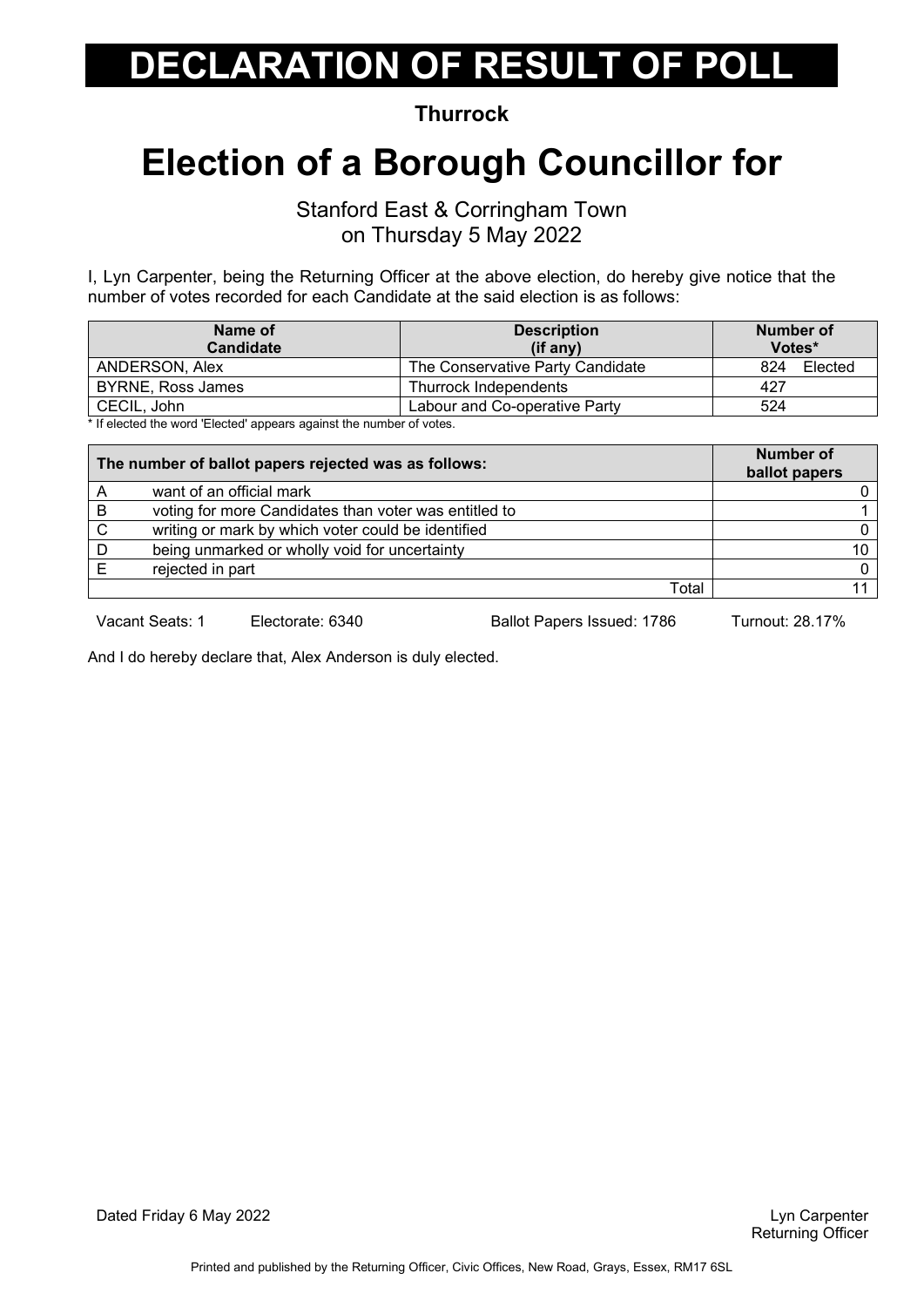**Thurrock**

# **Election of a Borough Councillor for**

Stifford Clays

on Thursday 5 May 2022

I, Lyn Carpenter, being the Returning Officer at the above election, do hereby give notice that the number of votes recorded for each Candidate at the said election is as follows:

| Name of                                                             | <b>Description</b>               | Number of      |
|---------------------------------------------------------------------|----------------------------------|----------------|
| Candidate                                                           | $(if$ any)                       | Votes*         |
| <b>HOOPER, Mark</b>                                                 | Labour Partv                     | 665            |
| RIGBY, Elizabeth                                                    | The Conservative Party Candidate | Elected<br>749 |
| * If alaatad the ward 'Elected' oppears against the pumber of vates |                                  |                |

If elected the word 'Elected' appears against the number of votes.

| The number of ballot papers rejected was as follows: |                                                       | <b>Number of</b><br>ballot papers |
|------------------------------------------------------|-------------------------------------------------------|-----------------------------------|
| A                                                    | want of an official mark                              |                                   |
| B                                                    | voting for more Candidates than voter was entitled to |                                   |
| C                                                    | writing or mark by which voter could be identified    |                                   |
|                                                      | being unmarked or wholly void for uncertainty         |                                   |
|                                                      | rejected in part                                      | $\Omega$                          |
|                                                      | Total                                                 |                                   |

Vacant Seats: 1 Electorate: 4994 Ballot Papers Issued: 1434 Turnout: 28.71%

And I do hereby declare that, Elizabeth Rigby is duly elected.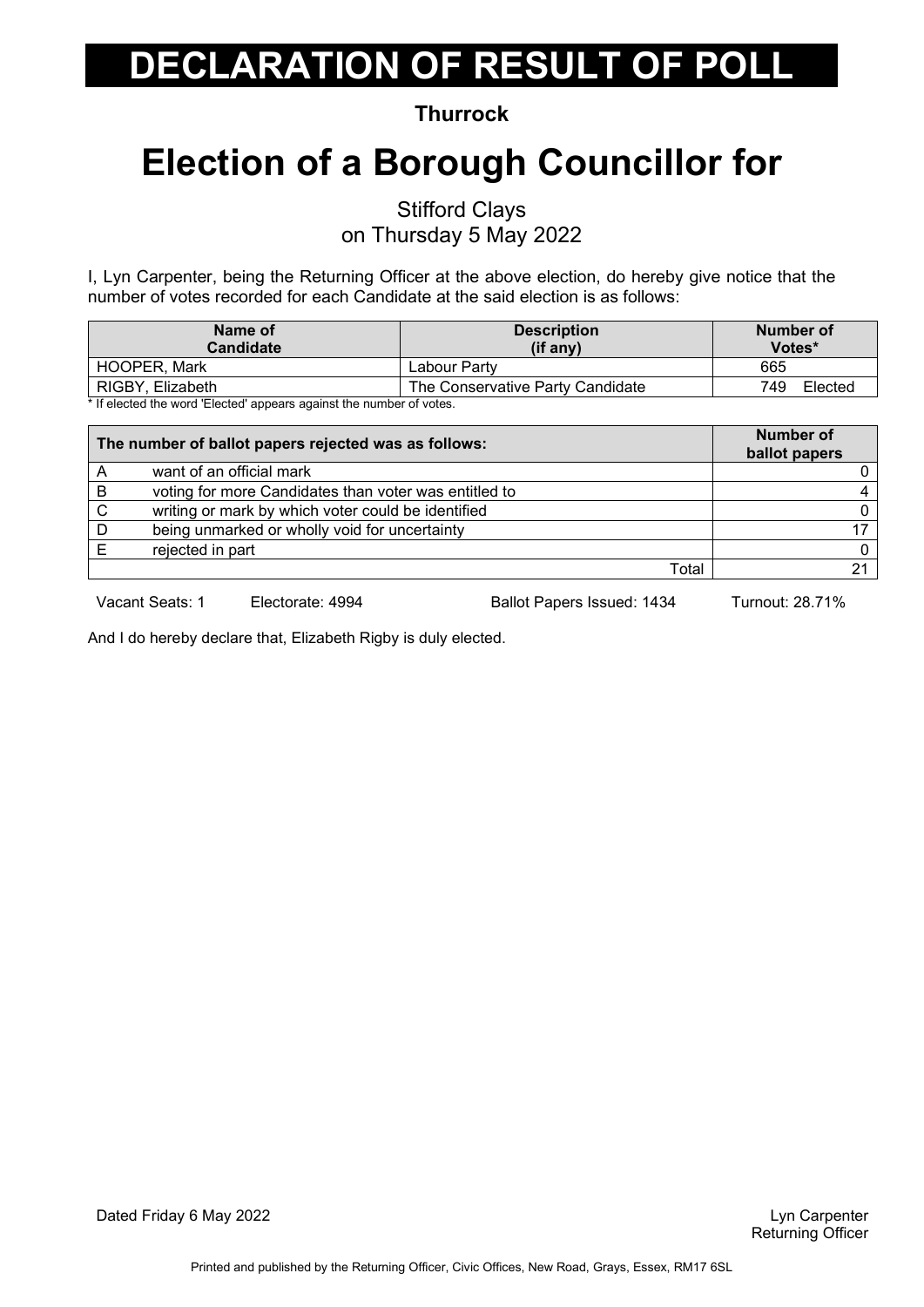**Thurrock**

### **Election of a Borough Councillor for**

The Homesteads

on Thursday 5 May 2022

I, Lyn Carpenter, being the Returning Officer at the above election, do hereby give notice that the number of votes recorded for each Candidate at the said election is as follows:

| Name of<br><b>Candidate</b>                                                                       | <b>Description</b><br>(if any)   | Number of<br>Votes* |
|---------------------------------------------------------------------------------------------------|----------------------------------|---------------------|
| DOBSON, Jacqueline                                                                                | Labour Partv                     | 704                 |
| HALDEN, James                                                                                     | The Conservative Party Candidate | 1363<br>Elected     |
| المتفقين فمرسوط ومستمر وبطفاهم والمسترومين والمستحول المستحدا المستحدد والفرام والمفروط والمرافية |                                  |                     |

If elected the word 'Elected' appears against the number of votes.

| The number of ballot papers rejected was as follows: |                                                       | <b>Number of</b><br>ballot papers |
|------------------------------------------------------|-------------------------------------------------------|-----------------------------------|
|                                                      | want of an official mark                              |                                   |
| в                                                    | voting for more Candidates than voter was entitled to | 10                                |
| C                                                    | writing or mark by which voter could be identified    | $\Omega$                          |
|                                                      | being unmarked or wholly void for uncertainty         | 36                                |
|                                                      | rejected in part                                      | $\Omega$                          |
|                                                      | Total                                                 | 46                                |

Vacant Seats: 1 Electorate: 6371 Ballot Papers Issued: 2117 Turnout: 33.23%

And I do hereby declare that, James Halden is duly elected.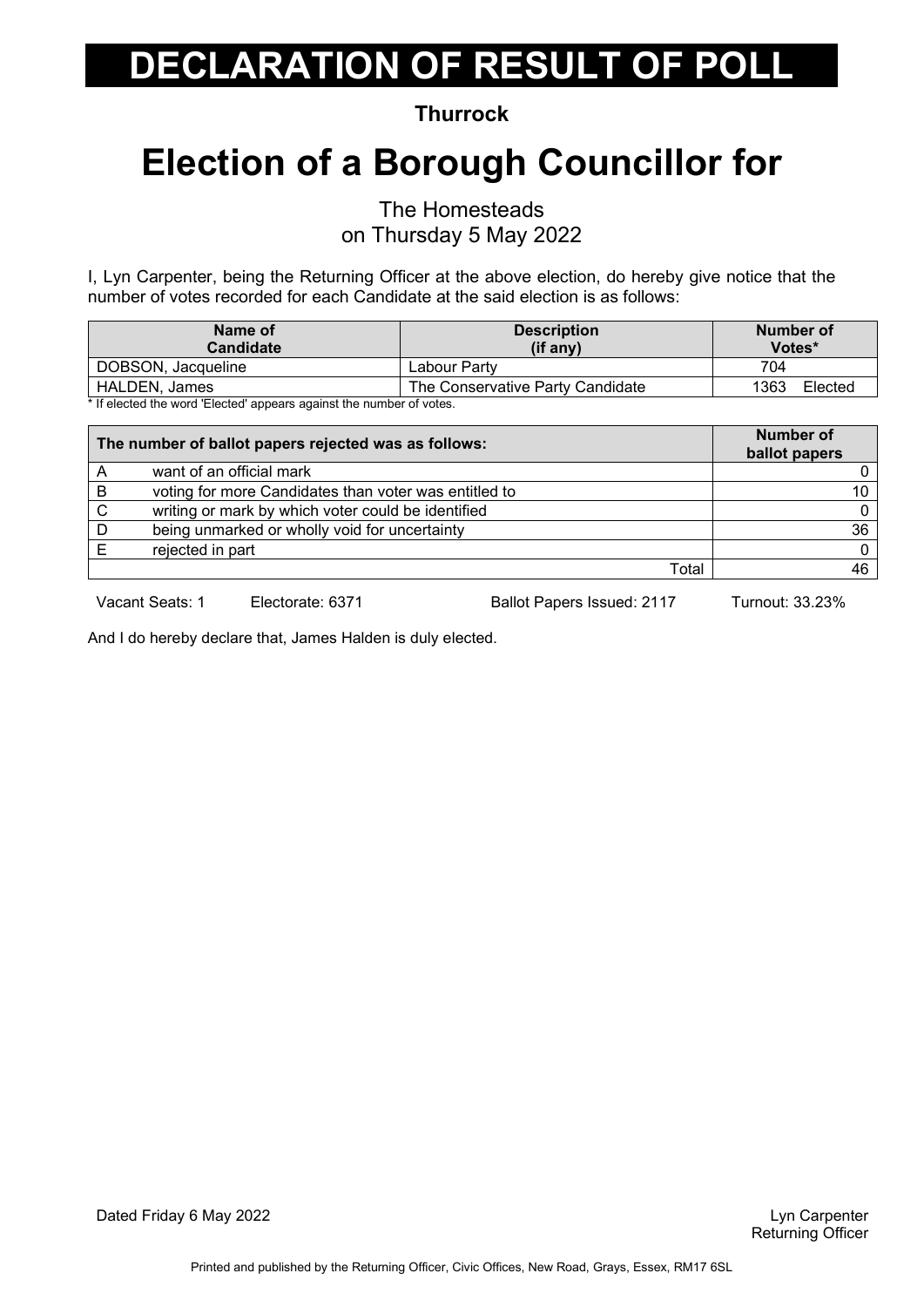**Thurrock**

#### **Election of a Borough Councillor for**

Tilbury Riverside & Thurrock Park on Thursday 5 May 2022

I, Lyn Carpenter, being the Returning Officer at the above election, do hereby give notice that the number of votes recorded for each Candidate at the said election is as follows:

| Name of                                                             | <b>Description</b>               | Number of      |
|---------------------------------------------------------------------|----------------------------------|----------------|
| <b>Candidate</b>                                                    | $(if$ any)                       | Votes*         |
| ALI. Judan                                                          | The Conservative Party Candidate | 290            |
| ALLEN, John Arthur                                                  | Independent                      | 562<br>Elected |
| OKUNADE, Bukky                                                      | Labour Partv                     | 439            |
| * If algoted the word 'Elected' enneare equipot the number of vetop |                                  |                |

If elected the word 'Elected' appears against the number of votes.

| The number of ballot papers rejected was as follows: |                                                       | Number of<br>ballot papers |
|------------------------------------------------------|-------------------------------------------------------|----------------------------|
|                                                      | want of an official mark                              |                            |
| B                                                    | voting for more Candidates than voter was entitled to |                            |
| C                                                    | writing or mark by which voter could be identified    |                            |
|                                                      | being unmarked or wholly void for uncertainty         |                            |
|                                                      | rejected in part                                      |                            |
|                                                      | Total                                                 |                            |

Vacant Seats: 1 Electorate: 4724 Ballot Papers Issued: 1292 Turnout: 27.35%

And I do hereby declare that, John Arthur Allen is duly elected.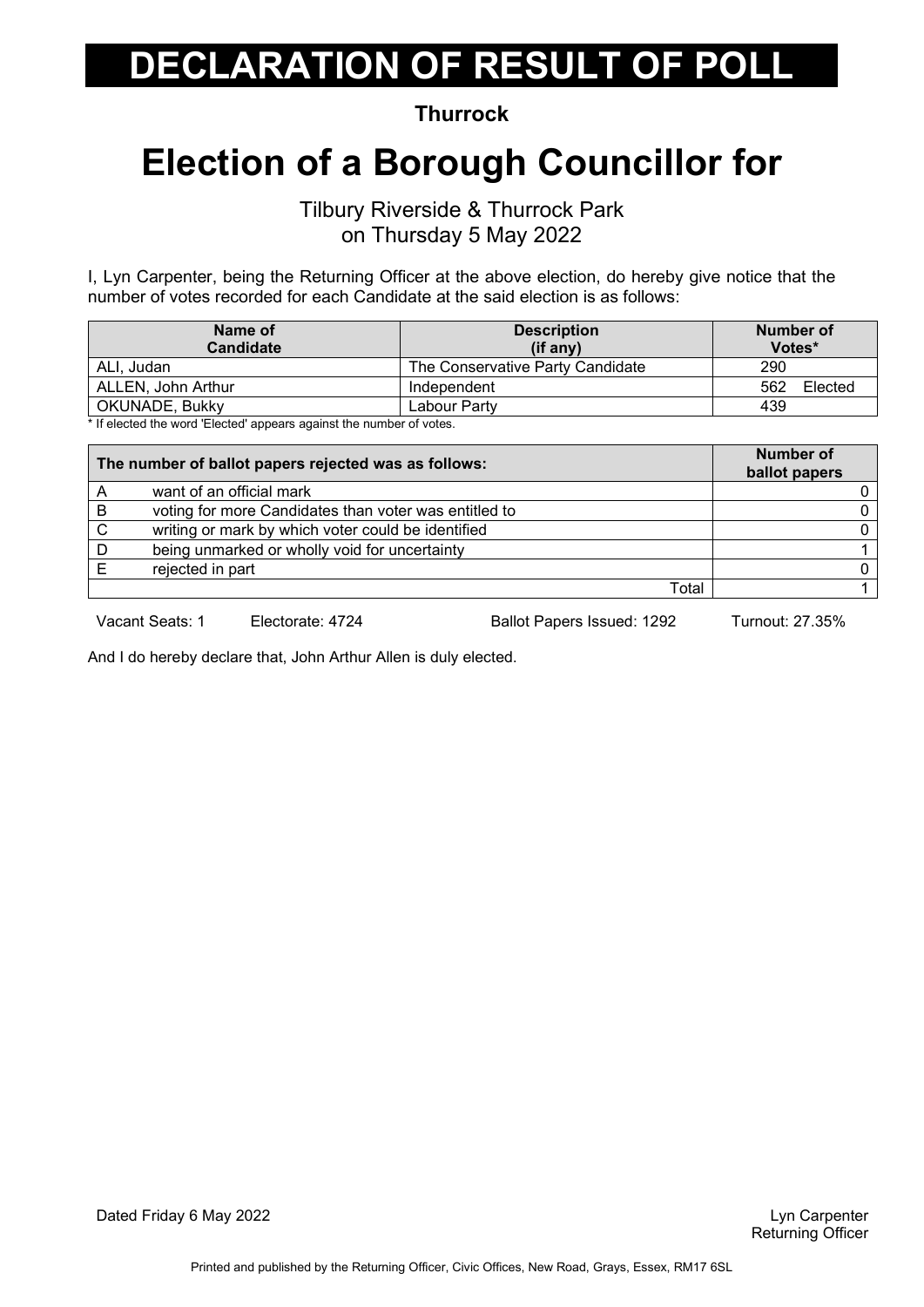**Thurrock**

# **Election of a Borough Councillor for**

Tilbury St. Chads

on Thursday 5 May 2022

I, Lyn Carpenter, being the Returning Officer at the above election, do hereby give notice that the number of votes recorded for each Candidate at the said election is as follows:

| Name of<br><b>Candidate</b> | <b>Description</b><br>(if any)   | Number of<br>Votes* |
|-----------------------------|----------------------------------|---------------------|
| LIDDIARD, Stephen Frank     | Labour Partv                     | 670<br>Elected      |
| MORGAN, David               | The Conservative Party Candidate | 221                 |
|                             |                                  |                     |

\* If elected the word 'Elected' appears against the number of votes.

| The number of ballot papers rejected was as follows: |                                                       | <b>Number of</b><br>ballot papers |
|------------------------------------------------------|-------------------------------------------------------|-----------------------------------|
| A                                                    | want of an official mark                              |                                   |
| B                                                    | voting for more Candidates than voter was entitled to |                                   |
| C                                                    | writing or mark by which voter could be identified    |                                   |
|                                                      | being unmarked or wholly void for uncertainty         | 6                                 |
|                                                      | rejected in part                                      |                                   |
|                                                      | Total                                                 | a                                 |

Vacant Seats: 1 Electorate: 4308 Ballot Papers Issued: 901 Turnout: 20.91%

And I do hereby declare that, Stephen Frank Liddiard is duly elected.